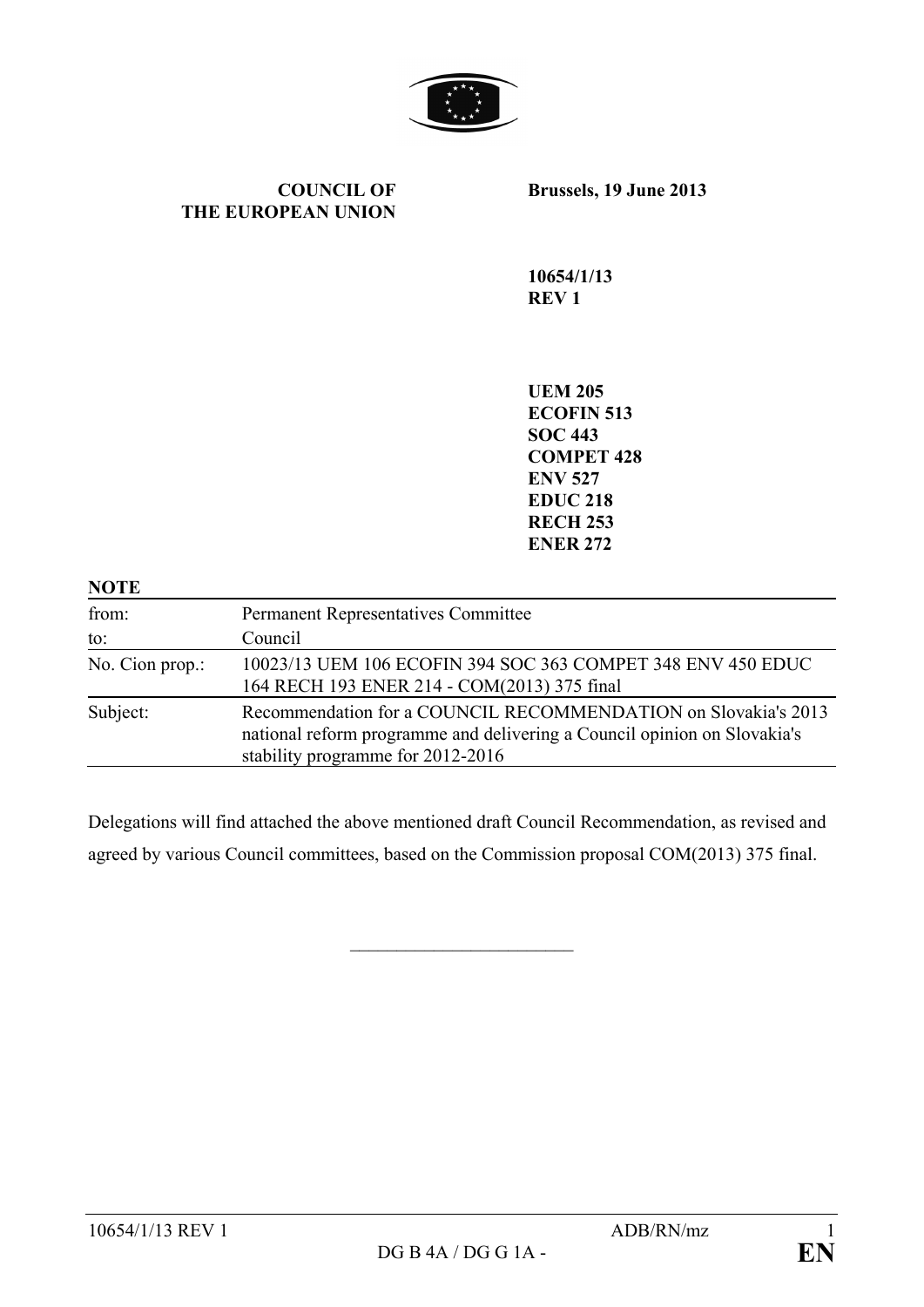# **ANNEX**

Recommendation for a

## **COUNCIL RECOMMENDATION**

### **on Slovakia's 2013 national reform programme**

## **and delivering a Council opinion on Slovakia's 2013 stability programme for 2012-2016**

## THE COUNCIL OF THE EUROPEAN UNION,

Having regard to the Treaty on the Functioning of the European Union, and in particular Articles 121(2) and 148(4) thereof,

Having regard to Council Regulation (EC) No 1466/97 of 7 July 1997 on the strengthening of the surveillance of budgetary positions and the surveillance and coordination of economic policies<sup>[1](#page-1-0)</sup>, and in particular Article 5(2) thereof,

Having regard to the recommendation of the European Commission<sup>[2](#page-1-1)</sup>,

Having regard to the resolutions of the European Parliament<sup>[3](#page-1-2)</sup>,

Having regard to the conclusions of the European Council,

Having regard to the opinion of the Employment Committee,

Having regard to the opinion of the Economic and Financial Committee,

Having regard to the opinion of the Social Protection Committee,

After consulting the Economic Policy Committee,

Whereas:

 $\overline{a}$ 

<span id="page-1-0"></span> $\frac{1}{2}$  OJ L 209, 2.8.1997, p. 1.

<span id="page-1-1"></span> $2 \text{COM}(2013)$  375 final.

<span id="page-1-2"></span><sup>3</sup> P7\_TA(2013)0052 and P7\_TA(2013)0053.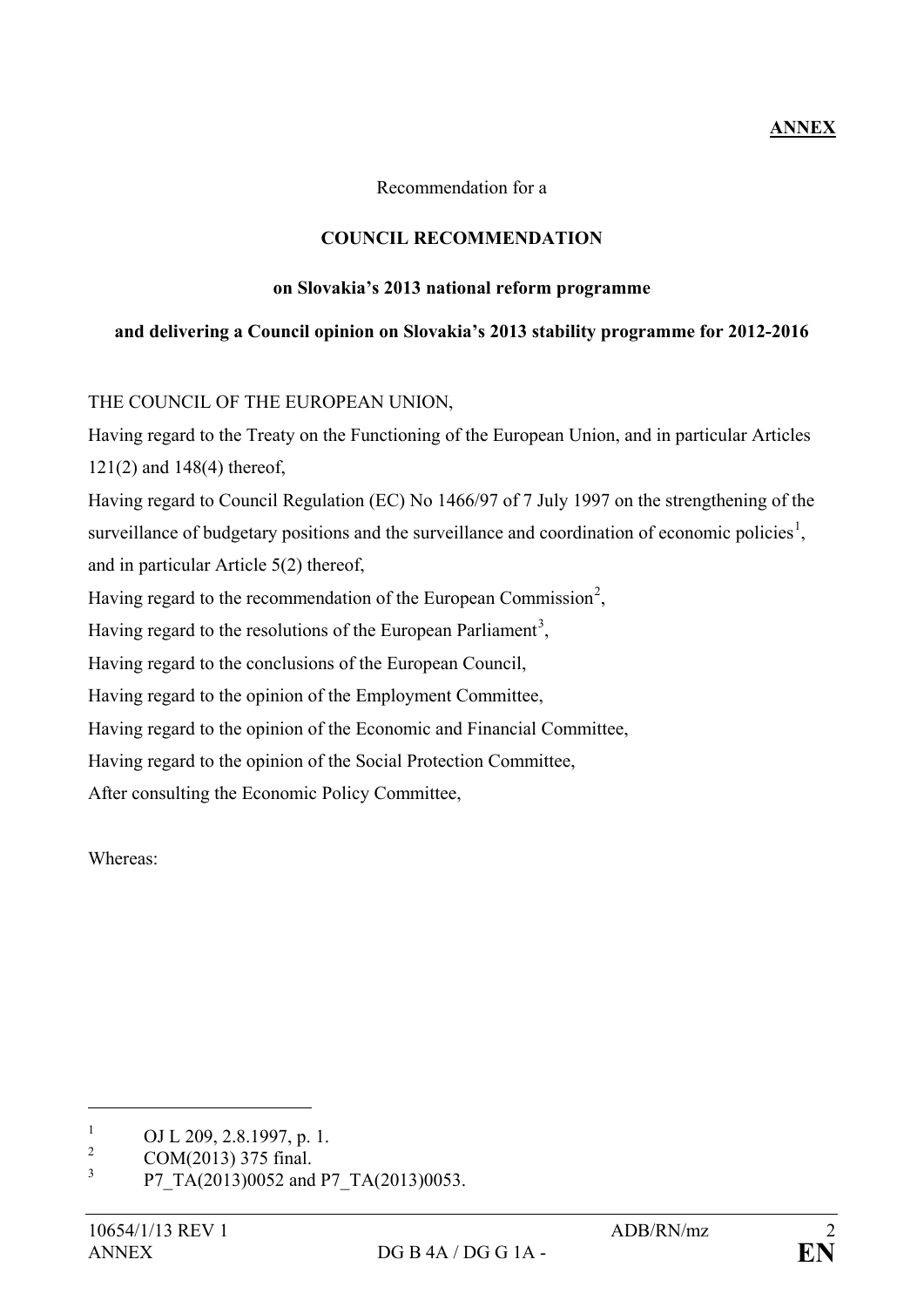- (1) On 26 March 2010, the European Council agreed to the Commission's proposal to launch a new strategy for growth and jobs, Europe 2020, based on enhanced coordination of economic policies, which will focus on the key areas where action is needed to boost Europe's potential for sustainable growth and competitiveness.
- (2) On 13 July 2010, the Council, on the basis of the Commission's proposals, adopted a recommendation on the broad guidelines for the economic policies of the Member States and the Union (2010 to 2014) and, on 21 October 2010, adopted a decision on guidelines for the employment policies of the Member States<sup>[4](#page-2-0)</sup>, which together form the 'integrated guidelines'. Member States were invited to take the integrated guidelines into account in their national economic and employment policies.
- (3) On 29 June 2012, the Heads of State or Government decided on a Compact for Growth and Jobs, providing a coherent framework for action at national, EU and euro area levels using all possible levers, instruments and policies. They decided on action to be taken at the level of the Member States, in particular expressing full commitment to achieving the objectives of the Europe 2020 Strategy and to implementing the country-specific recommendations.
- (4) On 10 July 2012, the Council adopted a recommendation on Slovakia's national reform programme for 2012 and delivered its opinion on Slovakia's updated stability programme for 2011-2015.
- ([5](#page-2-1)) On 28 November 2012, the Commission adopted the Annual Growth Survey<sup>5</sup>, marking the start of the 2013 European Semester of economic policy coordination. Also on 28 November 2012, the Commission, on the basis of Regulation (EU) No 1176/2011, adopted the Alert Mechanism Report<sup>[6](#page-2-2)</sup>, in which it did not identify Slovakia as one of the Member States for which an in-depth review would be carried out.

 $\overline{a}$ 

<span id="page-2-0"></span><sup>&</sup>lt;sup>4</sup><br>Council Decision 2013/208/EU of 22 April 2013

<span id="page-2-1"></span> $\frac{5}{6}$  COM(2012) 750 final.

<span id="page-2-2"></span><sup>6</sup> COM(2012) 751 final.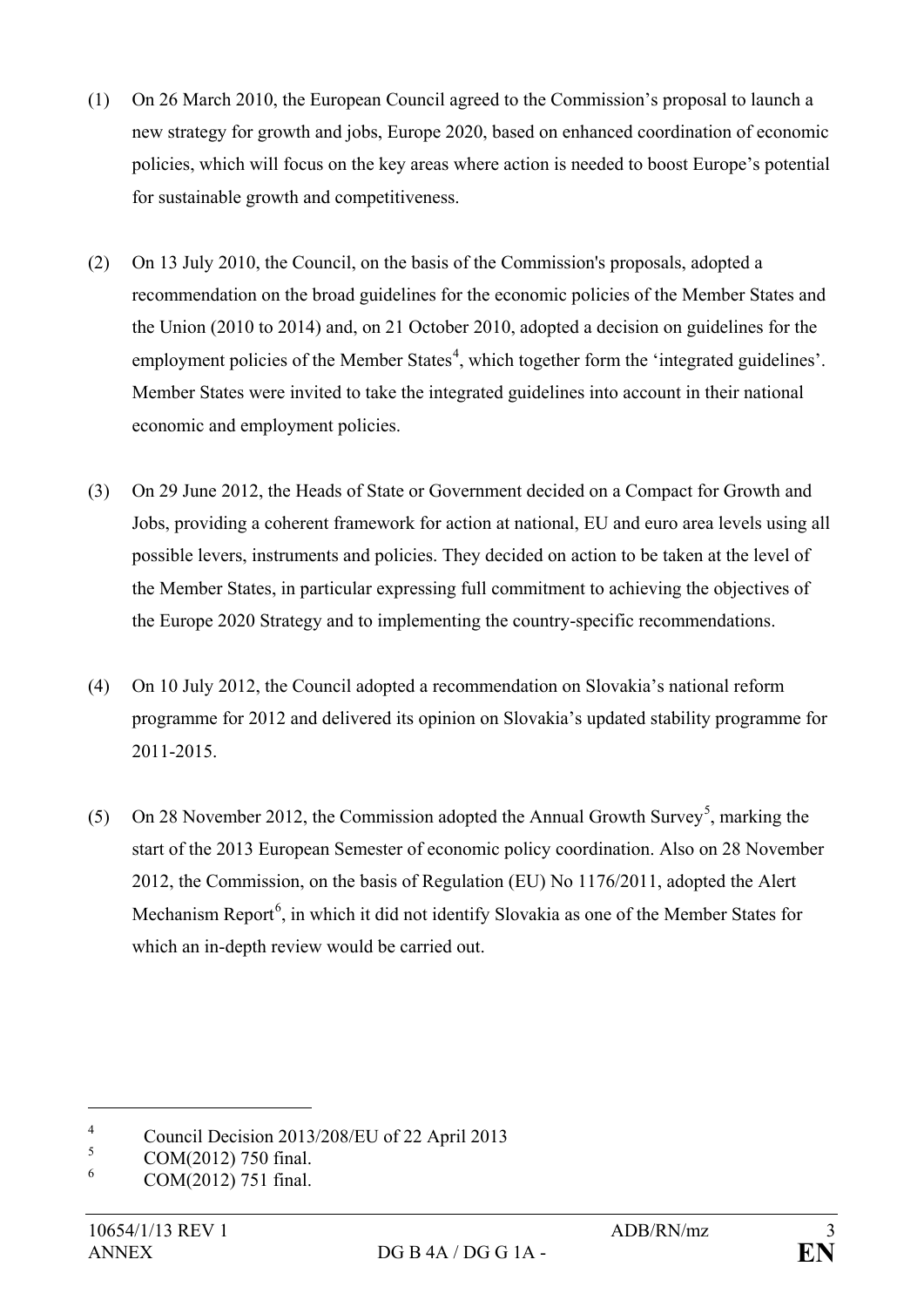- (6) On 14 March 2013, the European Council endorsed the priorities for ensuring financial stability, fiscal consolidation and action to foster growth. It underscored the need to pursue differentiated, growth-friendly fiscal consolidation, to restore normal lending conditions to the economy, to promote growth and competitiveness, to tackle unemployment and the social consequences of the crisis, and to modernise public administration.
- (7) On 24 April 2013, Slovakia submitted its 2013 national reform programme and on 30 April 2013 its 2013 stability programme covering the period 2012-2016. In order to take account of their interlinkages, the two programmes have been assessed at the same time.
- (8) Based on the assessment of the 2013 stability programme pursuant to Council Regulation (EC) No 1466/97, the Council is of the opinion that Slovakia has reduced the general government deficit from 7.7% of GDP in 2010 to 4.3% of GDP in 2012 thanks to a substantial consolidation effort and, based on current expectations, is on track to correct the excessive deficit. The macroeconomic scenario underpinning the budgetary projections in the programme is plausible. Compared to the Commission forecasts, the authorities assume similar growth rates of GDP with a slightly different composition. The objective of the budgetary strategy outlined in the programme is to achieve a fiscal position that ensures longterm sustainability of public finances. To achieve this, the government confirms the objective of reducing the headline deficit below the 3% of GDP reference value in 2013, in line with the Council recommendation under the Excessive Deficit Procedure. The adjusted average annual fiscal effort in 2010-2013 amounts to 1.4% of GDP, well above the required effort of 1% of GDP recommended by the Council. A large part of the expenditure savings in 2013 is expected from the local governments and other general government units over which the central government does not have a direct influence. Achieving the target may therefore be at risk, also in light of expenditure overruns recorded in the past.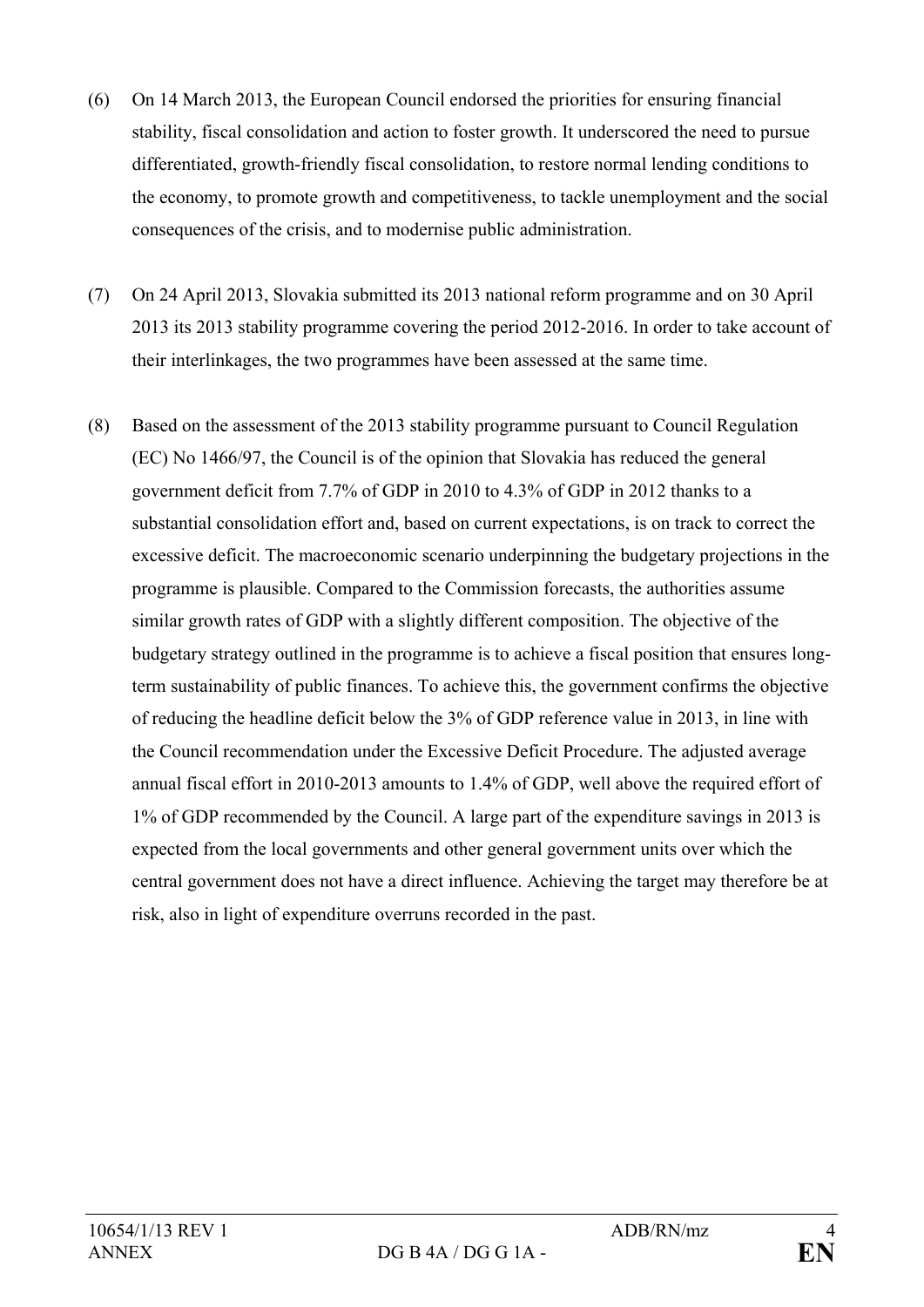The programme confirms the previous MTO of -0.5% to be achieved by 2018. The MTO is in line with the requirements of the Stability and Growth Pact. For the years following the expected date of correction of the excessive deficit the projected improvement in the (recalculated) structural budget balance is appropriate in 2014 and 2015 (0.6 pps and 0.7 pps of GDP respectively) but it would be insufficient in 2016 (0.3 pps of GDP). Slovakia is expected to comply with the expenditure benchmark. According to the programme, the government debt is foreseen to remain below the 60% of GDP reference value in the Treaty until 2016. The Commission's spring forecast projects an increase in the debt ratio to 54.6% of GDP in 2013 and 56.7% of GDP in 2014.

In order to ensure the sizeable reduction in the headline deficit since 2011, the authorities have also relied on reductions in investment financed from the general government budget, which may not be sustainable or desirable in a medium to long-run perspective, as well as on one-off measures. Looking forward, the on-going consolidation and convergence process will need to safeguard expenditure on growth-enhancing categories, such as education, innovation and transport infrastructure.

(9) Slovakia has scope to raise additional resources by broadening the tax base, limiting the scope for tax non-compliance and evasion and by increasing recourse to taxes that are less detrimental to growth, such as property taxation and environmental taxation. An action plan to fight tax fraud, with a particular focus on VAT was adopted in 2012. For the strategy to be successful, further measures are needed, in particular to improve the IT infrastructure, broaden the competences and audit capacity of the authorities and ensure judicial follow-up.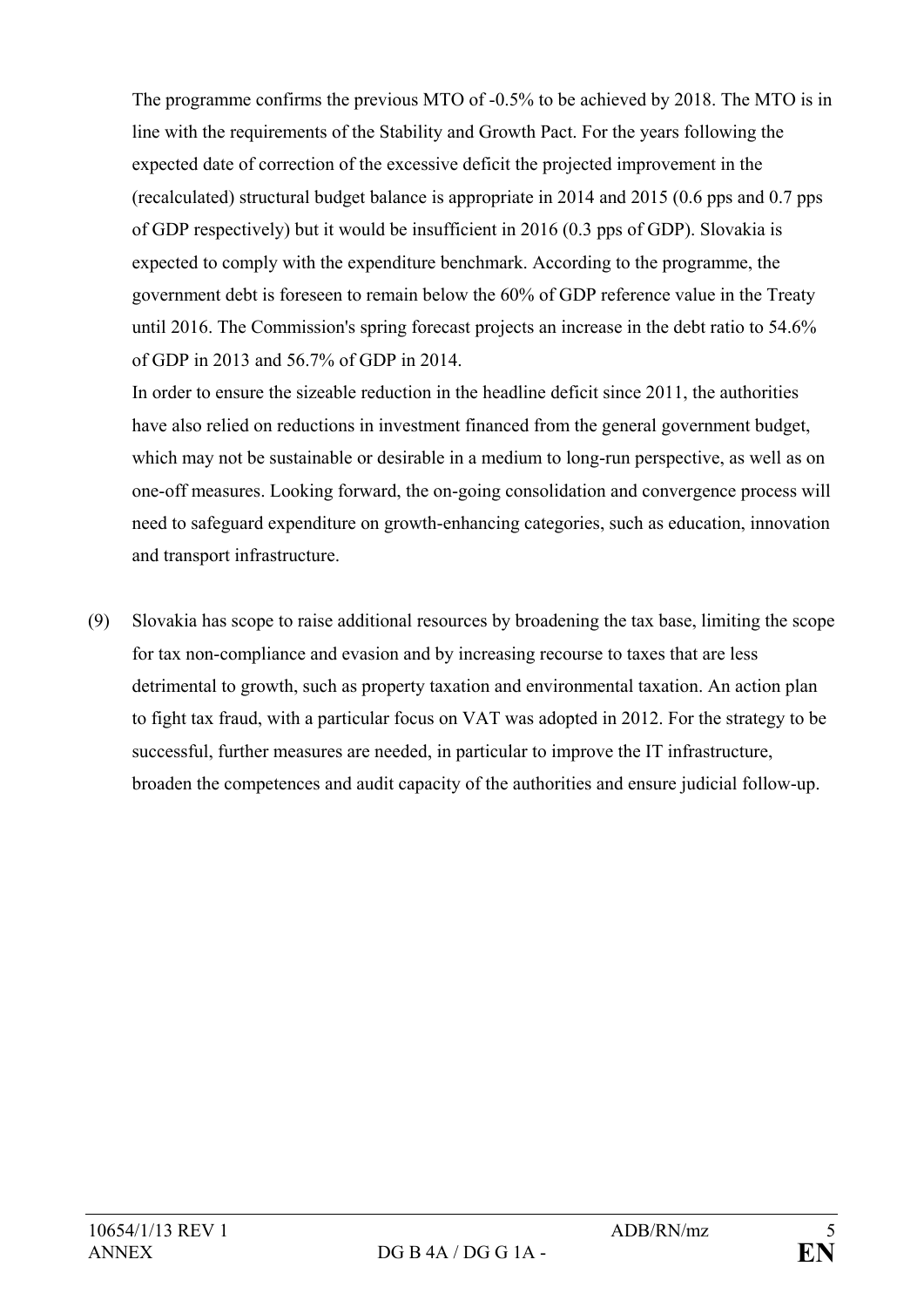- (10) Slovakia adopted a pension reform in 2012 to enhance the long-term sustainability of its public finances. This has reduced the estimated long term sustainability gap by 2% of GDP, however, at 4.9% of GDP, the gap remains well above the EU average of 3% of GDP. It largely reflects the impact of population ageing with pension expenditure contributing 1.5 pps of GDP and health care spending 2 pps of GDP. Given that Slovakia's health-care expenditure is projected to increase significantly in the long-term, the progress achieved in improving pension sustainability will need to be allied with health-care reform in order to place public finances on a sustainable footing. The introduction of effective incentive structures and control mechanisms would help to improve cost effectiveness of the healthcare system.
- (11) The persistence of high unemployment, particularly in the context of a slow pace of postcrisis recovery, remains one of the main challenges for the Slovak economy. In recent months, Slovakia has taken steps to reform active labour market policies. However, the success of the reform will largely depend on the capacity of public employment services to implement it effectively. Additional more targeted measures for the most disadvantaged jobseekers are needed. The provision of social assistance should be better linked to activation, and there is a need to remove disincentives in the tax-benefit system for those taking up a low paid job. Increasing labour-market participation of women and older people would help to increase the overall employment rate and reach the 2020 national employment target of 72%. However, the lack of adequate child care facilities in particular for children under three makes it more difficult for mothers to return on the labour market.
- (12) Slovakia has one of the highest youth unemployment rates in the EU. In spite of reform steps in 2012 to improve the quality and labour-market relevance of education, school-to-job transition remains difficult and the education system does not respond readily to labourmarket needs. Per capita funding of education favours quantity over quality and the share of funding allocated to teaching activities (teachers, material, and equipment) is low. Improving the quality of higher education and the cooperation between businesses and education institutions would also help developing a well-functioning knowledge triangle, greater effectiveness and attractiveness of investment in R&D, and enhancing the innovation capacity of the Slovak economy.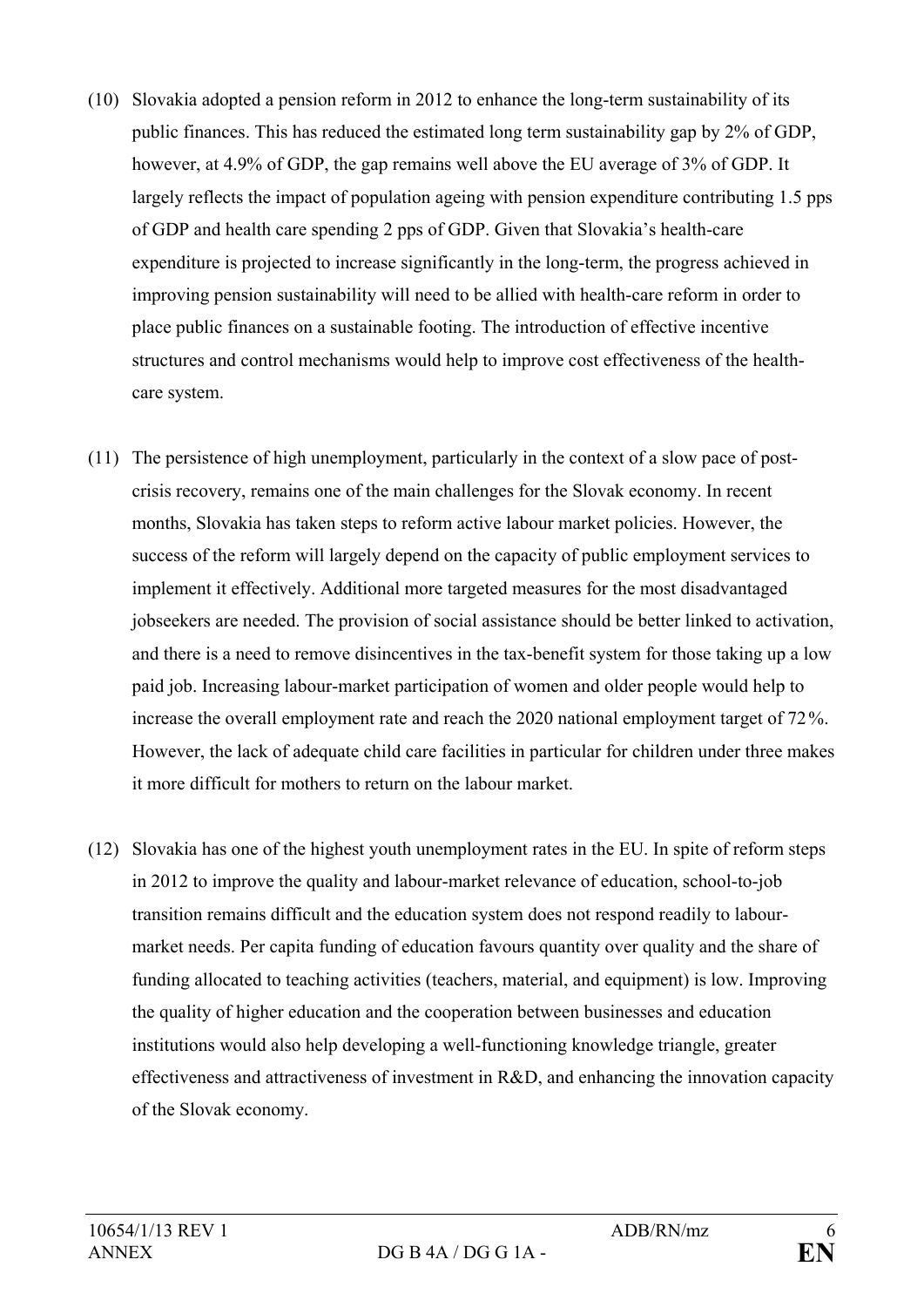- (13) Under-utilised labour potential also concerns marginalised communities that face significant barriers when seeking to enter the labour market and the education system. After adopting Strategy of the Slovak Republic for Integration of Roma up to 2020, no effective action was taken in 2012 and the living conditions of marginalised communities, including Roma, remain difficult. It is important to accelerate efforts to improve educational outcomes of marginalised groups, as well as to ensure provision of targeted activation measures for adults.
- (14) Despite notable progress, Slovakia ranks fifth amongst the most energy-intensive Member States, partially explained by having the greatest share of industry in its economy (25.9% of GDP). At the same time, electricity prices are relatively high, in particular for small and medium sized industrial customers. Slovakia has made efforts in recent years to partially liberalise the energy market but there is still scope to improve the way the market functions; in particular through greater transparency — including in setting network tariffs — and improving the economic underpinning and predictability of the regulatory decisions. There is also scope to improve security of supply and to set more ambitious targets for energy efficiency.
- (15) In 2012, Slovakia launched a major reform of public administration to improve the clientorientation of public services for citizens and businesses. At this stage, with the exception of local agencies, the reform does not focus on the central government and its overall quality and effectiveness. As there has been no progress in reforming the judicial system, judicial proceedings remain lengthy, in particular in insolvency cases, and alternative dispute resolution is not sufficiently used. Slovakia recently reformed its public-procurement rules, also enhancing the independence of the Public Procurement Office, experience in the implementation of the EU structural funds suggests that the effective application of the public-procurement rules remains a challenge.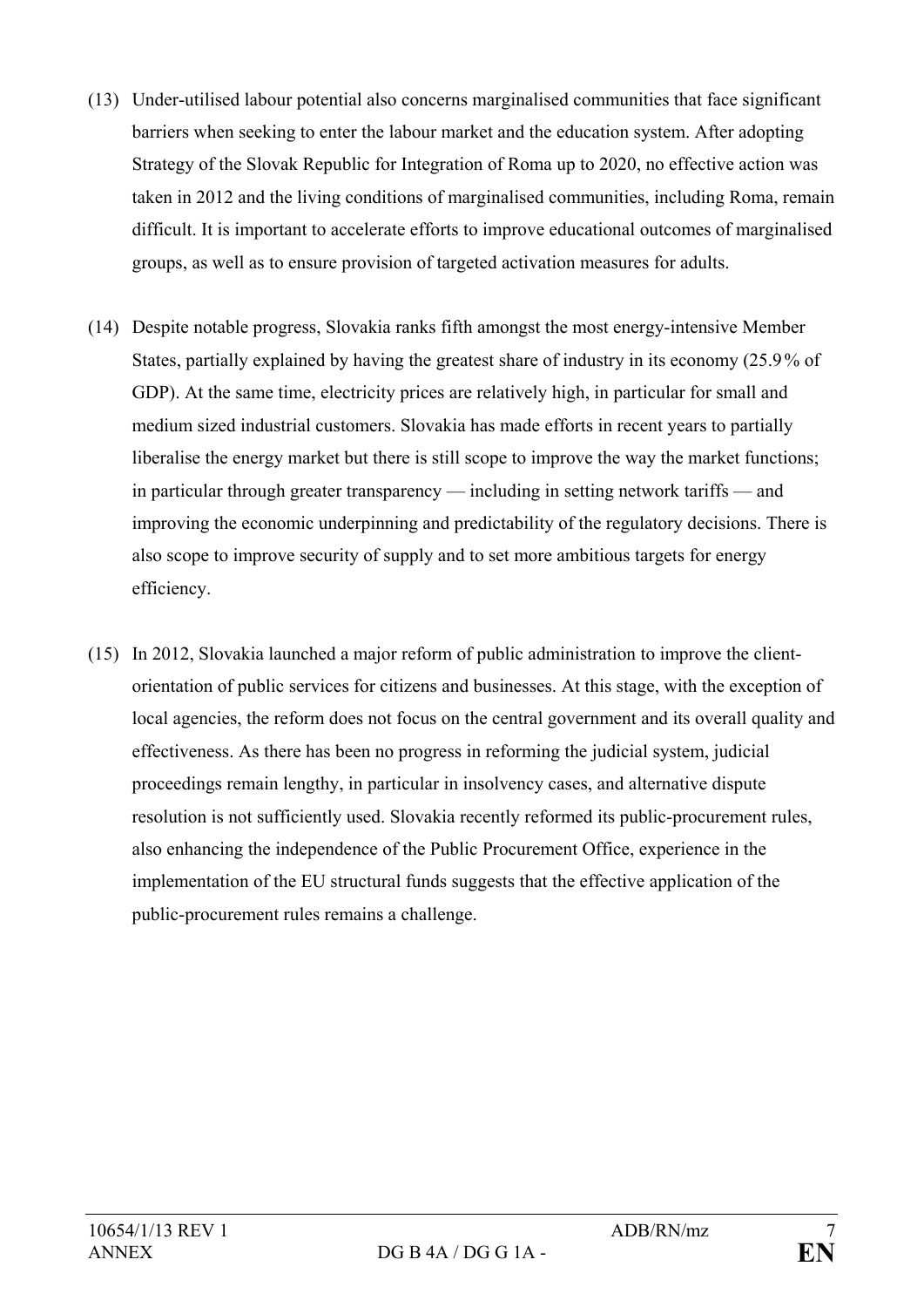- (16) In the context of the European Semester, the Commission has carried out a comprehensive analysis of Slovakia's economic policy. It has assessed the stability programme and national reform programme. It has taken into account not only their relevance for sustainable fiscal and socio-economic policy in Slovakia but also their compliance with EU rules and guidance, given the need to reinforce the overall economic governance of the European Union by providing EU-level input into future national decisions. Its recommendations under the European Semester are reflected in recommendations (1) to (6) below.
- (17) In the light of this assessment, the Council has examined Slovakia's stability programme, and its opinion<sup>[7](#page-7-0)</sup> is reflected in particular in recommendation (1) and (2) below.
- (18) In the context of the European Semester the Commission has also carried out an analysis of the economic policy of the euro area as a whole. On this basis the Council has issued specific recommendations addressed to the Member States whose currency is the euro. Slovakia also should ensure the full and timely implementation of these recommendations.

HEREBY RECOMMENDS that Slovakia should take action within the period 2013-2014 to:

1. Implement as envisaged the budget for the year 2013, so as to correct the excessive deficit in a sustainable manner and achieve the fiscal effort specified in the Council recommendations under EDP. After the correction of the excessive deficit, pursue the structural adjustment effort that will enable Slovakia to reach the medium-term objective by 2017. Avoid cuts in growth enhancing expenditure and step up efforts to improve the efficiency of public spending. Building on the pension reform already adopted, further improve the long term sustainability of public finance by reducing the financing gap in the public pension system and increasing the cost-effectiveness of the health-care sector.

 $\overline{a}$ 

<span id="page-7-0"></span><sup>7</sup> Under Article 5(2) of Council Regulation (EC) No 1466/97.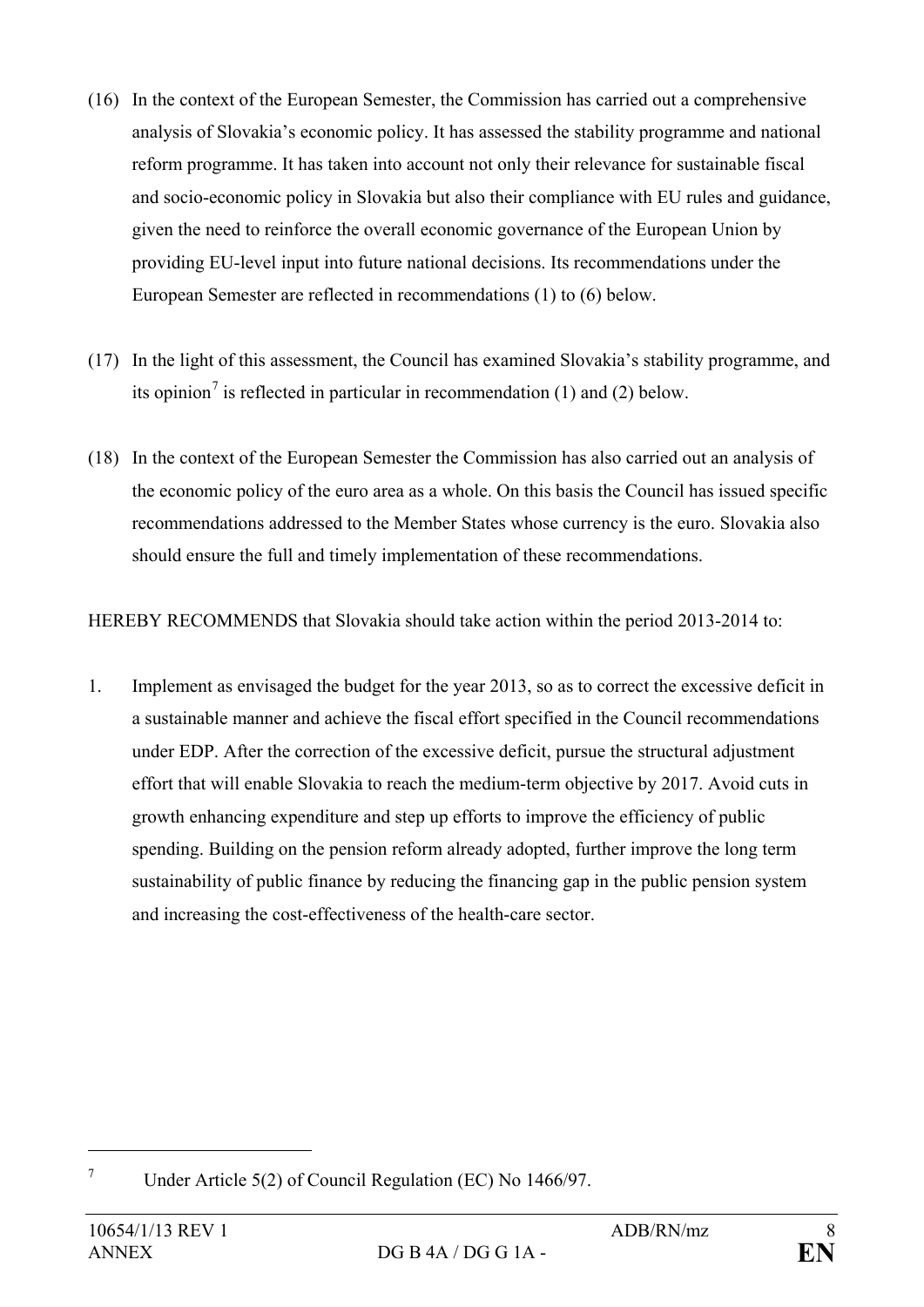- 2. Speed up the implementation of the action plan to combat tax fraud and continue efforts to improve VAT collection, in particular by strengthening the analytical and audit capacity of the tax administration. Improve tax compliance. Link real-estate taxation to the market value of property.
- 3. Take measures to enhance the capacity of public employment services to provide personalised services to jobseekers and strengthen the link between activation measures and social assistance. More effectively address long-term unemployment through activation measures and tailored training. Improve incentives for women employment, by enhancing the provision of child-care facilities, in particular for children below three years of age. Reduce the tax wedge for low-paid workers and adapt the benefit system.
- 4. Step up efforts to address high youth unemployment, for example through a Youth Guarantee. Take steps to attract young people to the teaching profession and raise educational outcomes. In vocational education and training, reinforce the provision of work-based learning in companies. In higher education, create more job-oriented bachelor programmes. Foster effective knowledge transfer by promoting cooperation between academia, research and the business sector. Step up efforts to improve access to high-quality and inclusive pre-school and school education for marginalised communities, including Roma.
- 5. Step up efforts to make the energy market function better; in particular, to increase the transparency of the tariff-setting mechanism, enhance the accountability of the regulator. Strengthen interconnections with neighbouring countries. Improve energy efficiency in particular in buildings and industry.